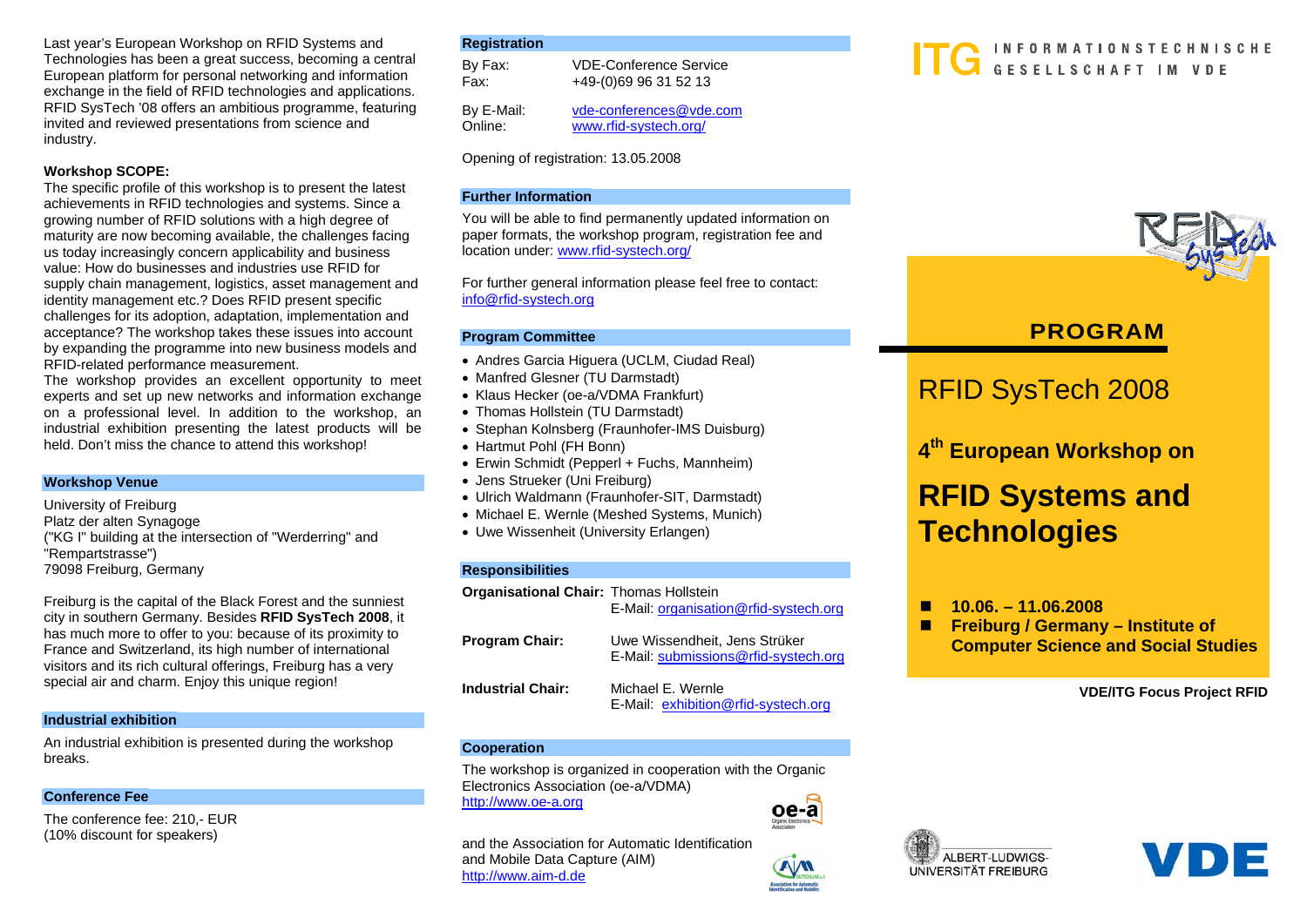### **Tuesday, 10.06.2008**

| 08:00 | Registration (Prometheushalle, Kollegiengebäude I) |  |  |
|-------|----------------------------------------------------|--|--|
| 09:15 | <b>Workshop Opening</b>                            |  |  |
|       | Room: Assembly Hall (Aula), Kollegiengebäude I     |  |  |

(T. Hollstein, U. Wissendheit, J. Strüker)

# **Program**

### **Wednesday, 11.06.2008**

| 09:25          | Greetings / Introduction to IIG<br>(J. Rühe, Vice Rector of the University of Freiburg)                                                           | 08:45          | Securing Passive RFID Tags Using Strong Cryptographic Algorithms<br>(M. Feldhofer, University of Graz, Austria - Inv. Speaker)                          |                                                                                                                                                 |  |
|----------------|---------------------------------------------------------------------------------------------------------------------------------------------------|----------------|---------------------------------------------------------------------------------------------------------------------------------------------------------|-------------------------------------------------------------------------------------------------------------------------------------------------|--|
| 09:45          | RFID and other AutoID Technologies in Concert<br>- a Global Perspective<br>(W.R. Hansen, AIM-Germany, Germany - Inv. Speaker)                     |                | <b>Session 4A: Transponder and Sensing</b><br>Chair: S. Kolnsberg<br>Room: Aula, Kollegiengebäude I                                                     | <b>Parallel session 4B: Applications and Business Value</b><br>Chair: J. Strüker<br>Room: 01014, Wilhemstr. 26                                  |  |
| 10:45<br>11:20 | <b>Coffee Break / Industrial exhibition</b><br><b>Industrial Presentations</b>                                                                    | 09:45          | Field Powered 2.45 GHz ISM Band Transponder<br><b>Integrated in Metallic Objects</b><br>(E. B. Kaldjob, Leibniz University, Hannover, Germany)          | RFID for the Internal Logistics of Foods Manufacturers<br>(H. Baars, Institute of Business Administration, University of Stuttgart,<br>Germany) |  |
|                | Chair: M. Wernle<br>Room: Aula, Kollegiengebäude<br><b>Session 1: RFID - Applications</b><br>Chair: U. Wissendheit Room: Aula, Kollegiengebäude I | 10:10          | A Passive Long-Range UHF Transponder with<br><b>Integrated Temperature Sensor</b><br>(T. Feldengut, Fraunhofer IMS, Duisburg, Germany)                  | Assessing the Business Value of RFID under uncertain Conditions<br>(M. Lewandowski, BIBA, Bremen, Germany)                                      |  |
| 11:55          | RFID System for Airport Control on a MAS-DUO<br><b>Agent Platform</b>                                                                             | 10:35<br>11:05 | <b>Coffee Break / Industrial exhibition</b><br>Feasibility of Deeply Implanted Passive Sensor                                                           | Evaluation of RFID Investments - The Extended Performance                                                                                       |  |
| 12:20          | (J. G.-Escribano Sánchez-P., University of Castilla La<br>Mancha, Spain)<br>inHaus2 - Intelligent Construction Site Logistics                     |                | <b>Transponders in Human Bodies</b><br>(A. Hennig, Fraunhofer IMS, Duisburg, Germany)                                                                   | Analysis Approach<br>(U. Urban, International Performance, Stuttgart, Germany)                                                                  |  |
| 12:45          | (F. Meyer, Fraunhofer IMS, Duisburg, Germany)<br><b>Lunch / Industrial exhibition</b>                                                             | 11:30          | Integrated Scenario for Machine-Aided Inventory<br><b>Using Ambient Sensors</b>                                                                         | Auto-Receiving and Seat Tracking with RFID in the Supply Chain<br>of the Automotive Industry                                                    |  |
|                | <b>Session 2: RFID - Systems</b><br>Chair: A.Garcia Higuera Room: Aula, Kollegiengebäude I                                                        | 11:55          | (T. Schairer, University Tübingen, Tübingen, Germany)<br>Printed RFID - From Vision to Market                                                           | (F. Koyuncu, Ford-Werke GmbH, Köln, Germany)<br>An Integrated Approach for the Planning an Evaluation of Auto-ID                                |  |
| 14:00          | A Concept for the Analysis of Cross Sensitivities in<br><b>Modern RFID Systems</b><br>(J. Wang, Fraunhofer IMS, Duisburg, Germany)                | 12:20          | (J. Krumm, PolyIC, Fürth, Germany)                                                                                                                      | (T. Rhensius, FIR, Aachen, Germany)<br>Using RFID and SCEM for Optimisations in Container Logistics                                             |  |
| 14:25          | <b>Computer Aided Design for Antennas,</b><br>Transmission Channels and the Optimisation of                                                       | 12:45          | Lunch / Industrial exhibition                                                                                                                           | (N. Meyer-Larsen, ISL, Bremerhaven, Germany)                                                                                                    |  |
|                | <b>Transponder Systems</b><br>(F. Deicke, Fraunhofer IPMS, Dresden, Germany)                                                                      |                | <b>Session 5: RFID and Security</b><br>Chair: H. Pohl                                                                                                   | Room: Aula, Kollegiengebäude I                                                                                                                  |  |
| 14:50          | A SOAP capable HF-RFID-Reader<br>(A. Löffler, University Erlangen-Nürnberg, Germany)                                                              | 14:00          | Application of Passive Asymmetric RFID Tags in a High-Assurance Avionics Multi-Domain RFID Processing System<br>(A. Köpf, Siemens AG, München, Germany) |                                                                                                                                                 |  |
| 15:15          | <b>Exchange of Contact Data between Mobile</b><br><b>Phones using NFCIP</b><br>(J. Müller, University of Potsdam, Germany)                        | 14:25          | Anti-Counterfeiting Based on Supply Chain Proximity<br>(A. Dada, SAP Research, St. Gallen, Switzerland)                                                 |                                                                                                                                                 |  |
| 15:40          | <b>Coffee Break / Industrial exhibition</b><br><b>Session 3: RFID and Positioning</b>                                                             | 14:50          | Visualization of Supply Chain Events for Anti-Counterfeiting<br>(F. Hoffmann, SAP Research, Karlsruhe, Germany)                                         |                                                                                                                                                 |  |
|                | Room: Aula, Kollegiengebäude I<br>Chair: E. Schmidt                                                                                               | 15:15          | Coffee Break / Industrial exhibition<br><b>Session 6: RFID and Privacy</b>                                                                              |                                                                                                                                                 |  |
| 16:15          | Analysis of an UHF RFID System for Interior<br><b>Position Sensing</b>                                                                            |                | Chair: G. Müller                                                                                                                                        | Room: Aula, Kollegiengebäude I                                                                                                                  |  |
| 16:40          | (M. Wernle, Meshed Systems, München, Germany)<br>Indoor Positioning via Three Different RF                                                        | 15:45          | <b>RFID and Privacy (Invited Speaker)</b><br>(E. Schmidt, Pepperl+Fuchs GmbH, Mannheim, Germany - Inv. Speaker)                                         |                                                                                                                                                 |  |
|                | <b>Technologies</b><br>(P. Vorst, University of Tübingen, Germany)                                                                                | 16:10          | Today's Privacy Technologies: Possibilities and Limits<br>(S. Wohlgemuth, IIG, University of Freiburg, Germany - Inv. Speaker)                          |                                                                                                                                                 |  |
| 17:05          | End of the first day                                                                                                                              | 16:35          | <b>Open Discussion</b>                                                                                                                                  |                                                                                                                                                 |  |
| 19:30          | <b>Social Event</b><br>Incl. wine tasting with the German winemaker of the year                                                                   | 17:00          | <b>End of the Workshop</b>                                                                                                                              |                                                                                                                                                 |  |